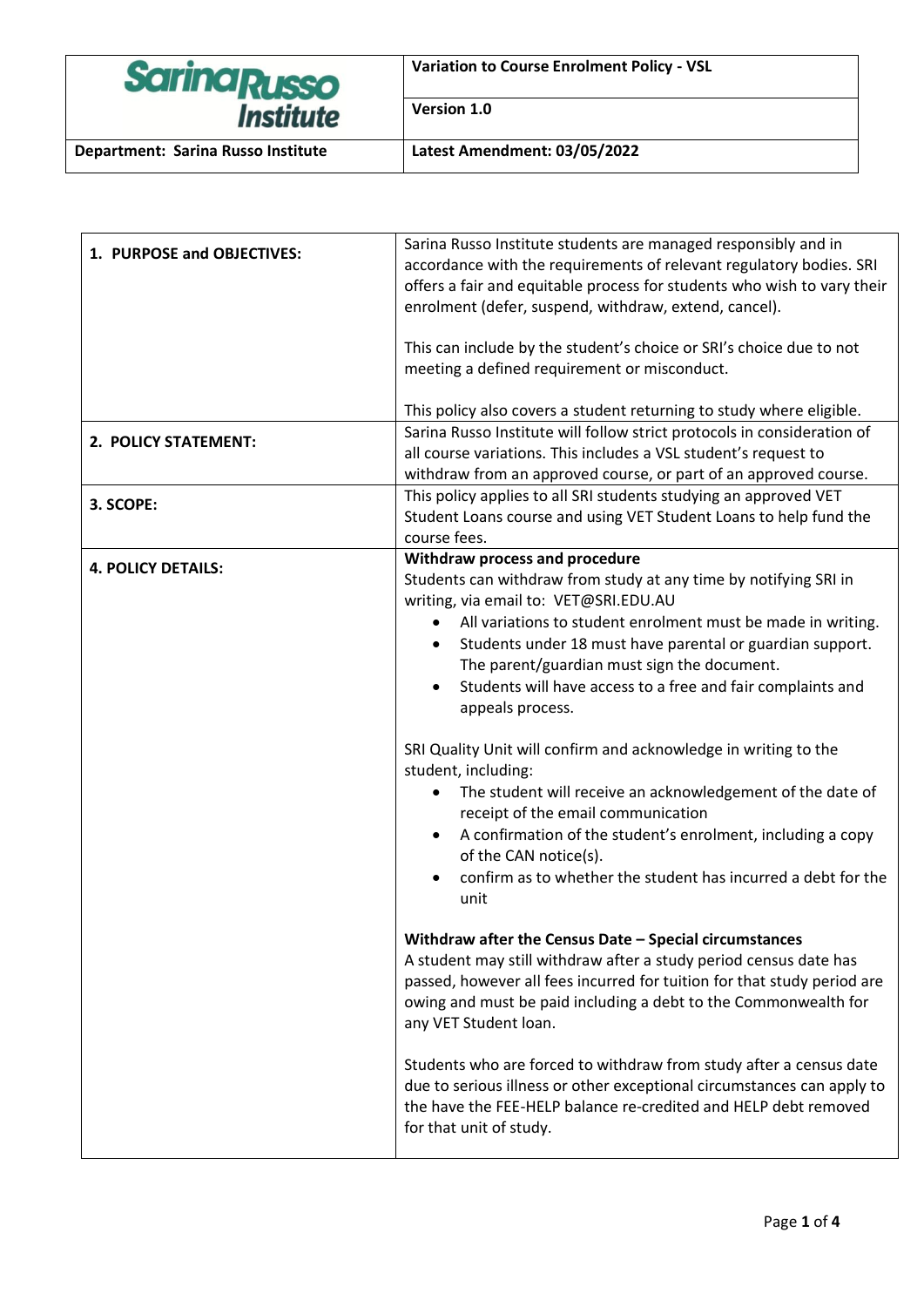| <b>SarinaRusso</b><br>Institute    | <b>Variation to Course Enrolment Policy - VSL</b>                                                                                                                                                                                                                                                                                                                                                                                                                                                                          |
|------------------------------------|----------------------------------------------------------------------------------------------------------------------------------------------------------------------------------------------------------------------------------------------------------------------------------------------------------------------------------------------------------------------------------------------------------------------------------------------------------------------------------------------------------------------------|
|                                    | Version 1.0                                                                                                                                                                                                                                                                                                                                                                                                                                                                                                                |
| Department: Sarina Russo Institute | Latest Amendment: 03/05/2022                                                                                                                                                                                                                                                                                                                                                                                                                                                                                               |
|                                    | To be satisfied that special circumstances applied to a student, the<br>student must prove that the circumstances:<br>Were beyond the students control, and<br>Did not make their full impact on the student until after the<br>census date, and<br>Made it impracticable for the student to complete the unit(s)<br>of study requirements.<br>There are no provisions under the Higher Education Support Act 2003<br>to have a debt removed if a student has already successfully<br>completed a unit of study.           |
|                                    | <b>Course Review / Optional Counselling and Discussion</b><br>If the student and SRI both elect, then SRI may offer a course review<br>discussion regarding options in study, and an informal counselling<br>service for students who are unsure of their options or ability to<br>continue study.<br>This process will only be undertaken if it can occur within a timeframe<br>that allows the student to withdraw on or before the census date if                                                                       |
|                                    | the student still chooses to withdraw.<br>Furthermore, this process will not pressure<br>a student into remaining enrolled<br>does not pressure a student to enrol in a different course                                                                                                                                                                                                                                                                                                                                   |
|                                    | <b>Fines, Penalties and Disincentives:</b><br>For withdrawals on or before the census day from a unit of study,<br>part of a course or whole course, SRI will not charge:<br>a withdrawal fee<br>an administration fee<br>a fine or penalty<br>$\bullet$<br>a fee determined to be a disincentive to withdrawing from a<br>$\bullet$<br>unit, part of a course or whole course<br>any portion of the tuition fees for the unit, part of the course<br>$\bullet$<br>or entire course from which the student is withdrawing. |
|                                    | Re-enrolling a student who has withdrawn<br>If a student withdraws from an approved course, or a part of an<br>approved course, SRI will not, after the withdrawal, re-enrol the<br>student without the written permission of the student.                                                                                                                                                                                                                                                                                 |
|                                    | Students who re-enrol into the same course from which they had<br>withdrawn from will not be penalised. The student can re-enrol as<br>long as the qualification is the same and the course content has not<br>changed. The student may be required to show currency of<br>knowledge depending on the duration of time past.                                                                                                                                                                                               |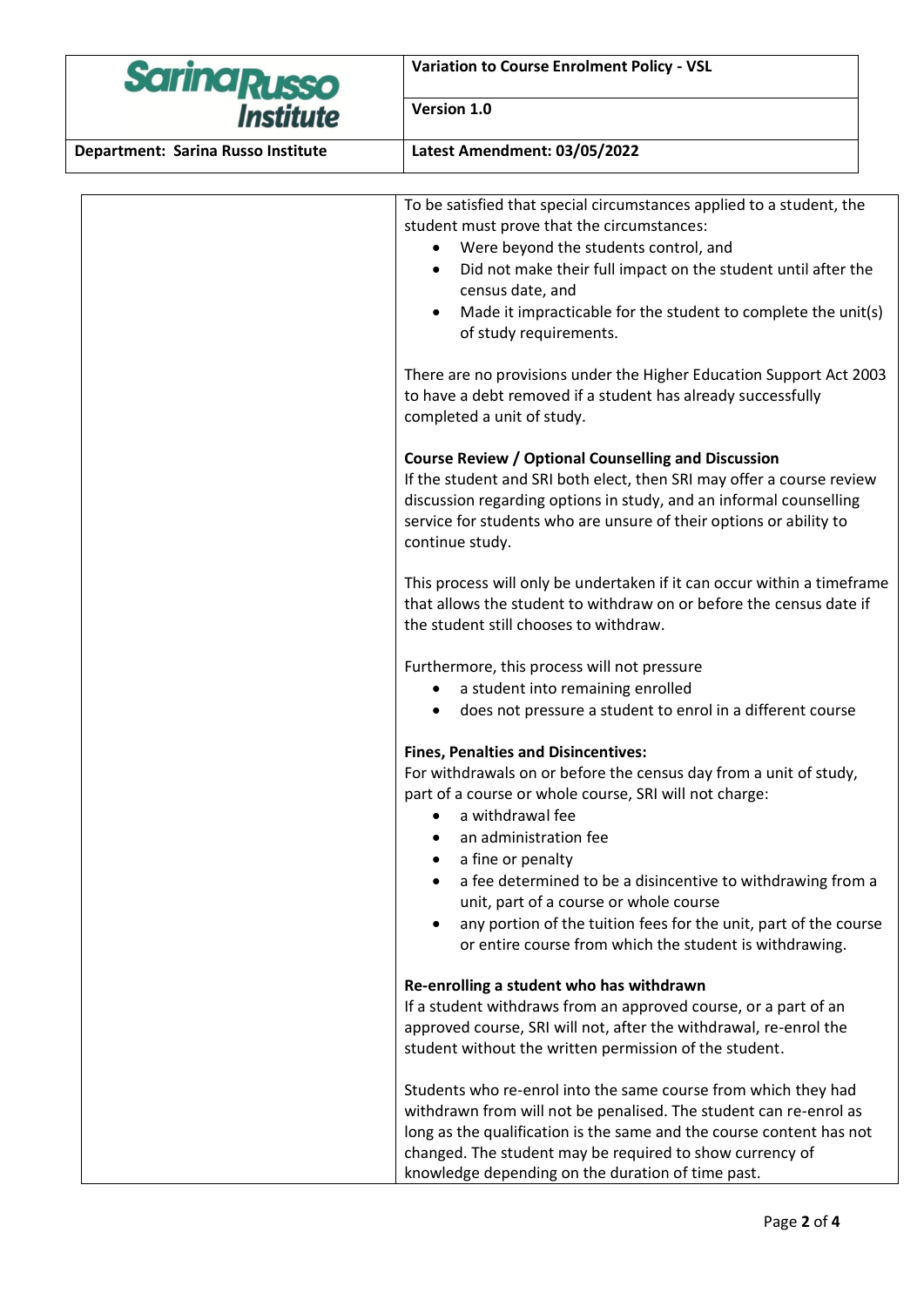| <b>Sarina Russo</b><br><b>Institute</b> | <b>Variation to Course Enrolment Policy - VSL</b>                                                                                                                                                                                                                                                                                                                                                                                                                                                                                                                                                                                                                                                                                                                                                                                                                                 |
|-----------------------------------------|-----------------------------------------------------------------------------------------------------------------------------------------------------------------------------------------------------------------------------------------------------------------------------------------------------------------------------------------------------------------------------------------------------------------------------------------------------------------------------------------------------------------------------------------------------------------------------------------------------------------------------------------------------------------------------------------------------------------------------------------------------------------------------------------------------------------------------------------------------------------------------------|
|                                         | Version 1.0                                                                                                                                                                                                                                                                                                                                                                                                                                                                                                                                                                                                                                                                                                                                                                                                                                                                       |
| Department: Sarina Russo Institute      | Latest Amendment: 03/05/2022                                                                                                                                                                                                                                                                                                                                                                                                                                                                                                                                                                                                                                                                                                                                                                                                                                                      |
|                                         | The student may be required to re-enrol into the start of the module<br>or unit of study based on assessment by SRI.                                                                                                                                                                                                                                                                                                                                                                                                                                                                                                                                                                                                                                                                                                                                                              |
|                                         | <b>Cancellation of Student Enrolment by SRI</b><br>SRI reserves the right to cancel the enrolment and expel from study<br>any student that threatens the safety of students and staff which will<br>be defined as gross misconduct, including;<br>Violence<br>threat of violence<br>verbal abuse and inappropriate language<br>lurid behaviour<br>theft and wilful property damage<br>$\bullet$<br>inappropriate touch towards a fellow student, student clinic<br>client or team member.<br>Repeated minor misconduct can result in a student enrolment being<br>cancelled. Examples of this may include:<br>Breaches of Academy rules and directions<br>Failing to comply with the lawful direction of a SRI staff<br>member<br>Acting in a manner that may endanger the safety or health of<br>another person<br>Unlawfully attempting to or assaulting or causing a person to |
|                                         | be in reasonable fear of their safety or wellbeing<br>Significantly impairing the ability of a person to participate in<br>any legitimate activity<br>Acting in a manner that disrupts the peace and good order of<br>SRI or brings it into disrepute including misconduct and<br>repeated disruption in the Classroom<br>Divulging confidential information relating to a SRI matter<br>Causing damage to, or loss of property of the Academy, its<br>staff or its students<br>Making a false representation as a SRI Student<br>٠<br>Completing work on behalf of other Students<br>Copying other Students' work<br>Abusing, harassing, bullying or threatening Team or Students<br>Wilfully breaching SRI policies<br>Breaching any Act of the Commonwealth or State to which<br>SRI is subject.<br>To protect our Students and Team at SRI, we will take immediate            |
|                                         | steps to remedy any claims of behaviour that goes against our<br>student conduct guidelines. A process of natural justice will be<br>undertaken where all parties involved will have a chance to provide<br>information.                                                                                                                                                                                                                                                                                                                                                                                                                                                                                                                                                                                                                                                          |